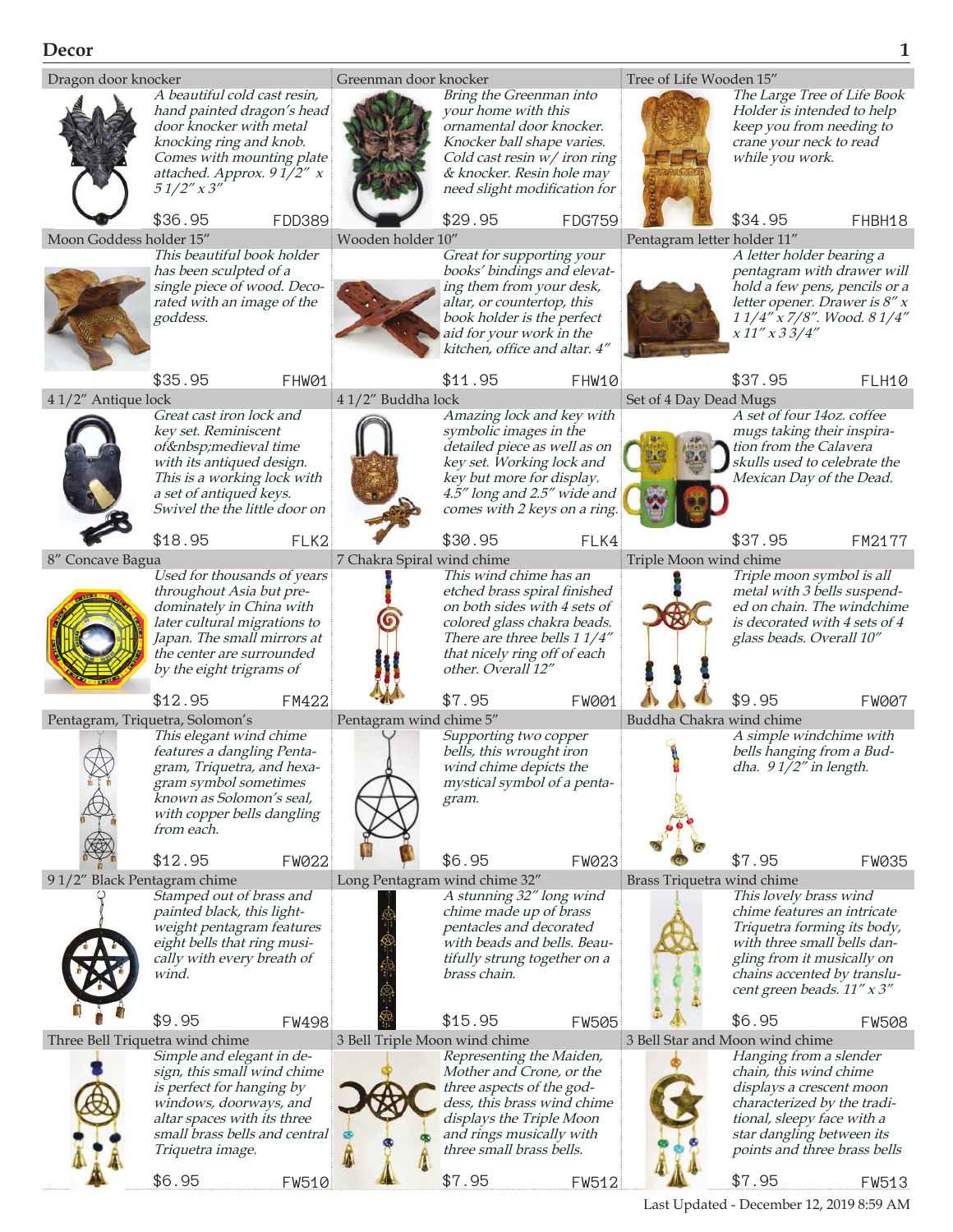

Last Updated - December 12, 2019 8:59 AM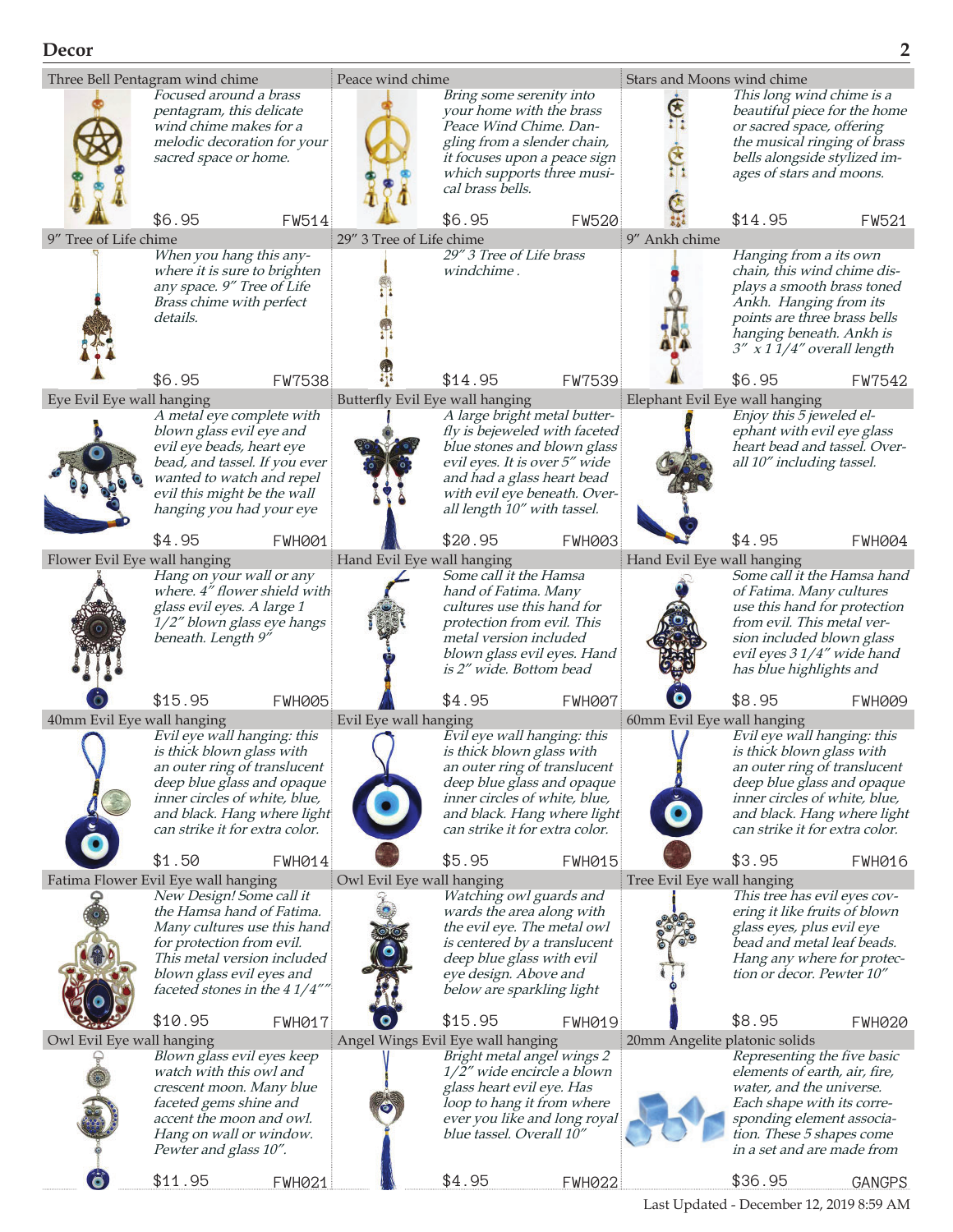# **Decor 3**



Last Updated - December 12, 2019 8:59 AM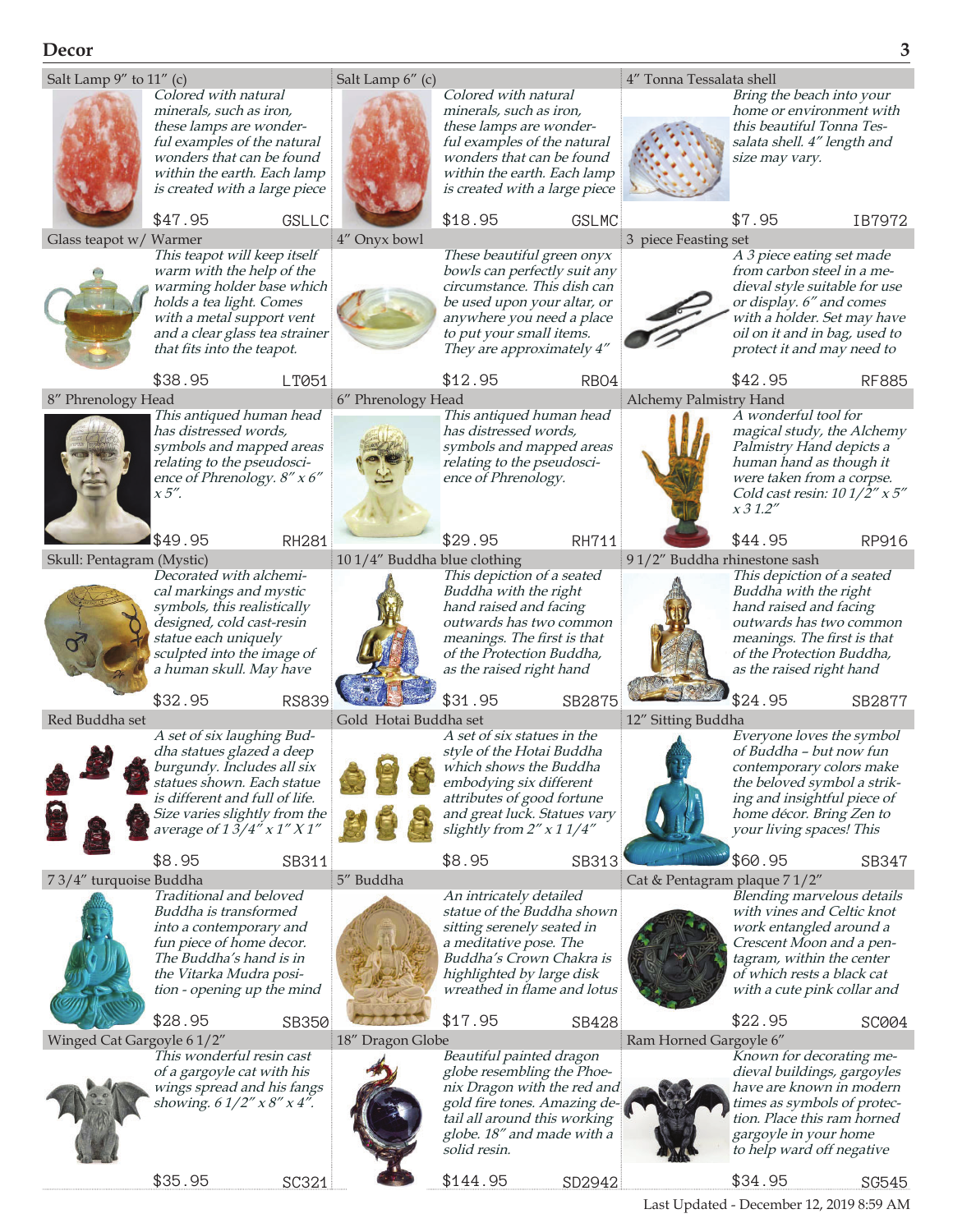

Last Updated - December 12, 2019 8:59 AM